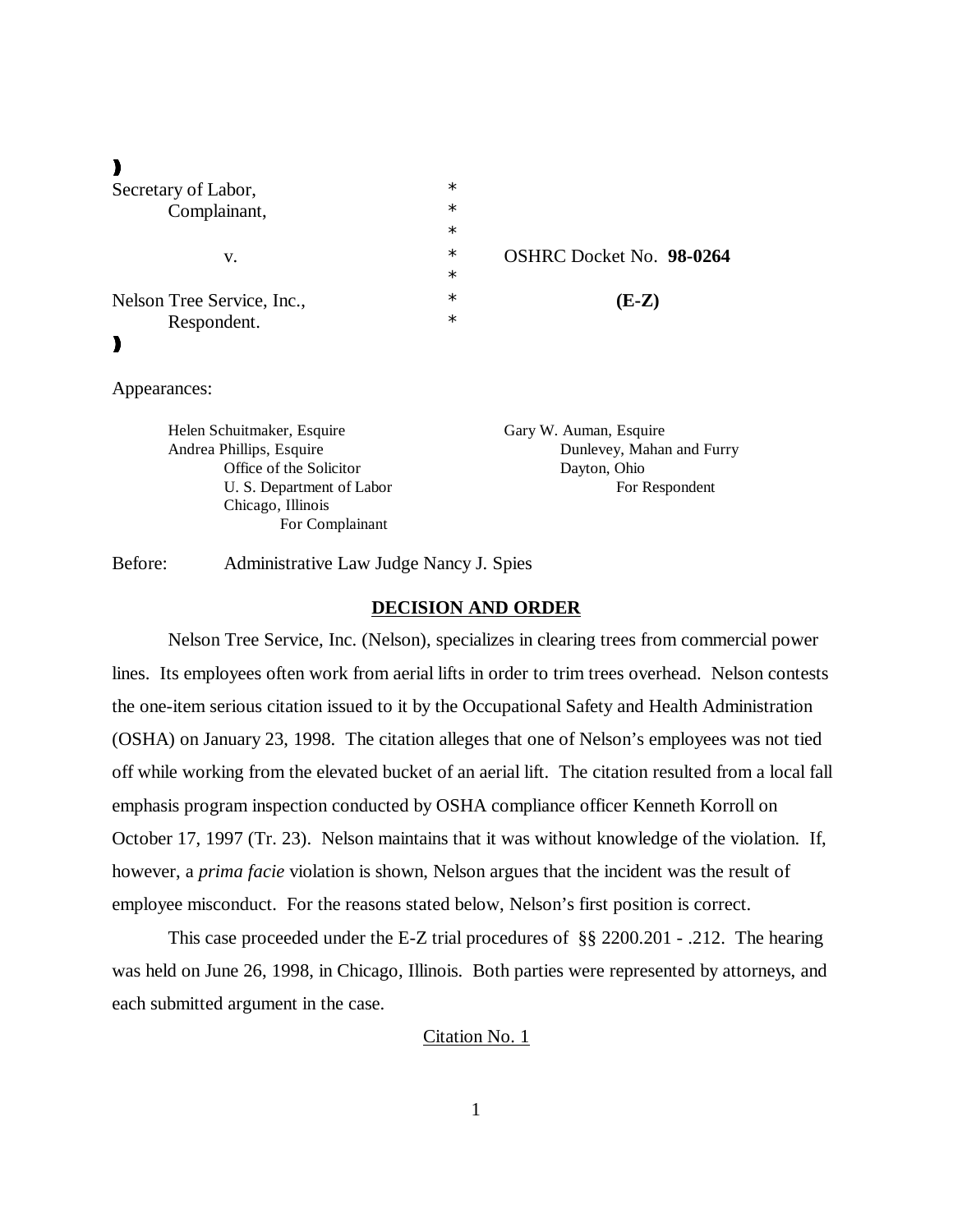#### Item 1:§ 1910.67(c)(2)(v)

It is stipulated that "Ste[phen] Krafft, the employee involved, was not wearing his safety belt at the time of the inspection" (Tr. 5). The Secretary asserts that Krafft's failure to be tied off in the aerial lift was a violation of  $\S 1910.67(c)(2)(v)$ . The standard provides that "[a] body belt shall be worn and a lanyard attached to the boom or basket when working from an aerial lift." To prove a violation of the standard the Secretary must establish that (1) the standard applies to the working conditions, (2) the terms of the standard were not met, (3) employees had access to the condition, and (4) the employer either knew of the condition or could have known with the exercise of reasonable diligence. *Astra Pharmaceutical Prods.,* 9 BNA OSHC 2126, 2129 (No. 78-6247, 1981), *aff'd in pertinent part*, 681 F.2d 69 (1st Cir. 1982).

This fall protection standard applies to an employee in an aerial lift. The terms of the standard were not met when Krafft failed to tie off while elevated in the lift. Krafft was exposed to the hazard. Elements (1) through (3) are established. Only element (4), *i.e.,* that Nelson knew or could have known of the violation, remains to be established as part of the Secretary's *prima facie* case. *Kraft Food Ingredients Corp.,* 16 BNA OSHC 1393, 1399 (No. 88-1736, 1993).

## Did Nelson Have Knowledge of the Violative Conditions?

The Secretary asserts that Nelson had knowledge of the violation. This is so, she argues, because Nelson's supervising crewleader, John Hawkins, knew that Krafft was not wearing his safety belt, and Hawkins's knowledge should be imputed to the company. *Gary Concrete*, 15 BNA OSHC 1051, 1055 (No. 86-1087, 1991) (foreman's constructive knowledge imputed to employer). Hawkins had the type of duties and responsibilities which could have supported imputing his knowledge to the employer (Tr. 82, 97). Here, however, Hawkins had neither actual nor constructive knowledge of the violation.

## No Actual Knowledge

As was customary, Nelson employed a two-person crew to trim trees from the aerial lift. On October 17, 1998, crewleader John Hawkins and apprentice Stephen Krafft trimmed trees in DeKalb, Illinois. Hawkins trimmed trees from the aerial lift in the morning, and Krafft worked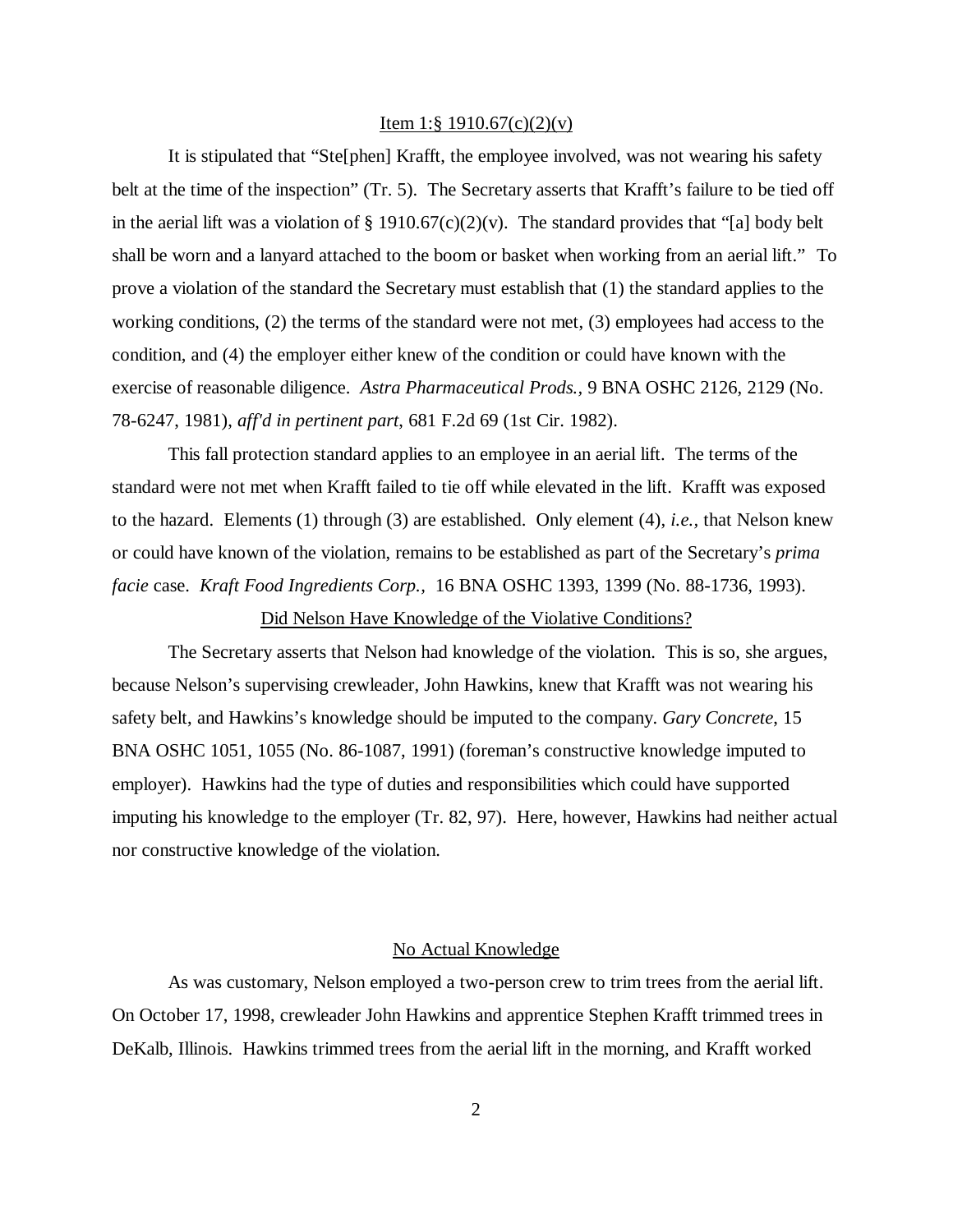below on the ground. Hawkins wore and attached his safety belt to the bucket while he worked from the aerial lift that morning. After lunch, the employees exchanged work positions: Krafft worked from the lift and Hawkins worked on the ground. Hawkins watched while Krafft put on and attached his safety belt when he began work that afternoon (Tr. 52-53, 81).

After Krafft had cut tree limbs for approximately an hour and a half, his chain saw ran out of gas. Krafft brought the lift down to get the saw refueled. Hawkins met him on the ground and took the saw around to the side of the truck to refuel it. At this juncture, Krafft took off his safety belt and went into a nearby field to relieve himself (Tr. 84).

Hawkins finished refueling Krafft's chain saw. Seeing that Krafft was not at the lift, Hawkins correctly guessed why Krafft was absent. Hawkins placed the saw in the bucket of the lift. Hawkins went back to the truck and sat in it to finish his weekly paperwork. While Hawkins was in the truck, he heard the aerial lift's motor begin to run. Hawkins knew by this that Krafft was inside the lift and was operating it. When Hawkins left the truck, Krafft was already 10 to 12 feet in the air (Tr. 44, 85-86). From Hawkins position on the ground, it was not possible to see whether Krafft was wearing his safety belt (Tr. 42, 78).

OSHA compliance officer Korroll stopped to investigate the worksite. As Korroll approached closer, Stephen Krafft was in the bucket of the lift and Hawkins was watching Krafft from the ground. According to Korroll, he asked Hawkins whether Krafft was wearing a safety belt. Hawkins allegedly replied that he didn't think so. Krafft then brought the lift down, either because he was finished or because he was motioned down (Tr. 9-11).

As the bucket descended, Korroll saw that Krafft was not wearing his safety belt. When Korroll asked Krafft why not, Krafft replied that he always wore his safety belt and had worn it earlier that day. He stated that he had not put his safety belt back on when he returned to finish the two small cuts left to do that day. Krafft estimated that the cuts took three minutes (Tr. 11, 55). Krafft and Hawkins quickly informed Korroll that Nelson had a workrule which required them to wear safety belts at all times when elevated in an aerial lift. They also explained to Korroll that the infraction was considered to be serious by them and by the company. The men stated that they would be disciplined for violating the workrule (Tr. 26-27).

3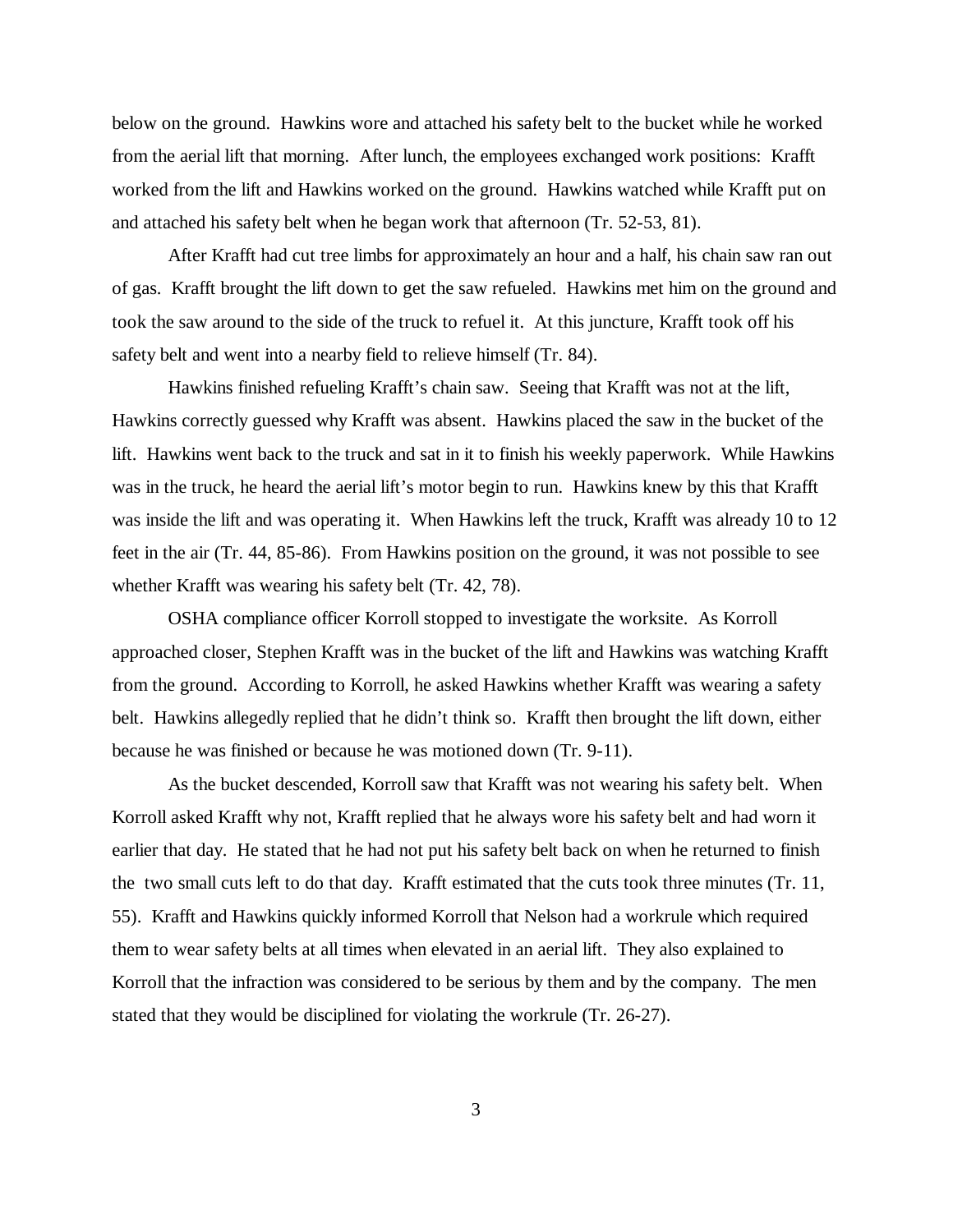Later, Krafft was reprimanded with a day off without pay. Hawkins was "written up" because, as he explained, a supervisor has the ultimate responsibility to ensure that the other worker wore his or her safety belt (Tr. 45, 95). Hawkins's supervisor, general foreman Robert Kuter, arrived at the site shortly after the OSHA inspector left, and spoke to the men about the incident. Kuter was convinced that Hawkins had no knowledge of Krafft's failure to wear his safety belt before OSHA arrived. According to Kuter, if Hawkins had known, he would have been more severely disciplined (Tr. 168-169).

Hawkins denies that he told the OSHA inspector that he did not think Krafft was wearing a safety belt (Tr. 92). Both Hawkins and Korroll were credible witnesses. However, the surrounding circumstances (such as the height of the bucket when Hawkins came out of the truck, the fact that not even Korroll believed anyone could tell from the ground whether Krafft wore a belt, the corroborative statements of Krafft, and the employees' routine use of the safety belts) strongly suggest that Korroll's memory was inaccurate on that point. Further, the brevity of the incident lessened Hawkins's opportunity to learn of the safety violation. The Secretary did not introduce any corroborative written statements or contemporaneous notes to support the alleged admission. The credible evidence supports that Hawkins did not have actual knowledge of Krafft's failure to wear his safety belt on October 17, 1997.

#### No Imputed Knowledge

Hawkins could not have known, with the exercise of reasonable diligence, that Krafft was not wearing a safety belt. Nelson's workrule required the use of safety belts on an aerial lift. At the beginning of their employment, Nelson's employees were tested regarding their knowledge of the rule. Employees also participated in weekly safety meetings, although the particular topic was not covered during a meeting attended by Krafft before the inspection. Of more significance to the undersigned, however, was the fact that the safety belt workrule was strongly emphasized at the crew level. Kuter and Hawkins stressed use of safety belts as they carried out their respective supervisory duties. As part of Krafft's ongoing apprentice training, Hawkins regularly reminded Krafft to put on his safety belt when going up in the lift (Tr. 51, 71, 131).

The Secretary relies on Krafft's disciplinary notice to show that this was not the first time Krafft had been disciplined (Exh. R-3). On the disciplinary form Kuter circled "2nd notice of a